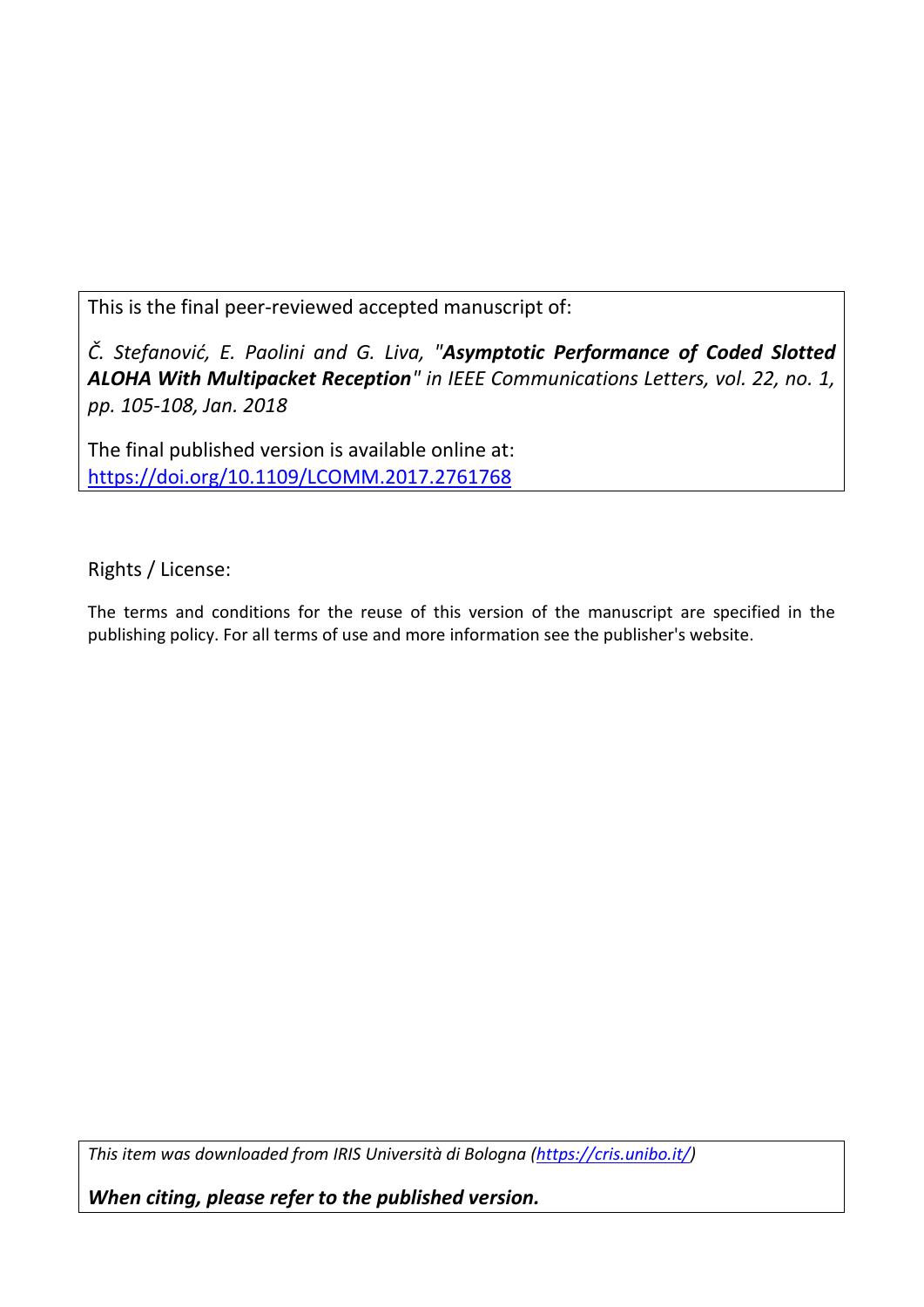# Asymptotic Performance of Coded Slotted ALOHA with Multi Packet Reception

Cedomir Stefanovi ˇ c,´ *Senior Member, IEEE,* Enrico Paolini, *Member, IEEE,* Gianluigi Liva, *Senior Member, IEEE*

*Abstract*—In this letter, we develop a converse bound on the asymptotic load threshold of coded slotted ALOHA (CSA) schemes with  $K$ -multi packet reception capabilities at the receiver. Density evolution is used to track the average probability of packet segment loss and an area matching condition is applied to obtain the converse. For any given CSA rate, the converse normalized to  $K$  increases with  $K$ , which is in contrast with the results obtained so far for slotted ALOHA schemes based on successive interference cancellation. We show how the derived bound can be approached using spatially-coupled CSA.

### I. INTRODUCTION

The analysis of slotted random access protocols, like<br>slotted ALOHA (SA) [1] or framed slotted ALOHA slotted ALOHA (SA) [1] or framed slotted ALOHA (FSA) [2], often assumes that collision slots are unusable. This assumption, inherited from [3], is the main factor limiting the achievable throughput to the well known bound of  $1/e$  packet/slot. For framed schemes, this limitation was overcome in [4] via the use of successive interference cancellation (SIC). The contention resolution diversity slotted ALOHA (CRDSA) scheme [4] operates as follows: (i) users contend by transmitting packet replicas in several randomly chosen slots of the frame; (ii) decoding a packet from a singleton slot enables removal of its replicas from the slots in which they occurred via interference cancellation; (iii) slots from which replicas were removed may become singleton slots, triggering a new iteration. This SIC-based procedure yields a throughput of 0.55 packet/slot for the case of two replicas per user.

A further step was the identification of key analogies with iterative erasure recovery algorithms used in modern channel codes, which enabled application of the coding-oriented tools to design and analyze SIC-based schemes [5]. Specifically, it was shown that irregular repetition slotted ALOHA (IRSA), where the number of replicas per user is selected according to an appropriate probability mass function (PMF), asymptotically achieves throughputs approaching 1 packet/slot, which is the ultimate limit for the collision channel model.

Subsequent works applied various coding-oriented tools to the design of SIC-based slotted ALOHA schemes; we refer the

The work of Č. Stefanovic was supported by the Danish Council for Independent Research, Grant No. DFF-4005-00281. The work of E. Paolini was supported by ESA/ESTEC under Contract No. 4000118331/16/UK/ND.

reader to [6] for an overview. We particularly note coded slotted ALOHA (CSA) [7], in which users segment their packets, encode segments using segment-oriented linear block codes, and transmit encoded segments (instead of packet replicas). The advantage of CSA is that it can support combination of rates and loads which are not achievable by IRSA.

Previous work on CSA assumed contention over a collision channel model, where the receiver can correctly demodulate and decode any packet received in a singleton slot and no information can be extracted from a collided packet (unless the SIC cancels all contributions of interference impairing it). A generalization of this model is represented by multi packet reception (MPR) channels. In a basic MPR channel model, the receiver is assumed to be able decode all packets in slots where no more than  $K$  colliding packets are present and to extract no information from slots where more than  $K$  packets are interfering each other. This model, hereafter referred to as K-MPR channel, appeared often in the literature, e.g., in [8]–[10] (note that the model reduces to the standard collision channel model for  $K = 1$ ). An analysis of IRSA over the K-MPR channel was conducted in [10], where it was shown that, letting G<sup>\*</sup> be the *load threshold* of the scheme (a quantity that corresponds to the number of innovative packets that can be successfully received in a slot and that is formally defined later), the ratio  $G^*/K$  *decreases* with K in most cases, for a fixed maximum number of replicas per contending user. Assuming that a K-MPR capability comes at the expense of a K-fold increase in the required time-frequency resources, cf. [10]–[13], this implies that investing in resources to achieve MPR capabilities is not fruitful in terms of  $G^*/K$ , although some benefits for finite frame lengths were reported in [10].

In this letter, we make several advances regarding the previous work. First, we perform an asymptotic analysis of CSA over the K-MPR channel and establish a converse bound on the load threshold  $G^*$  that is valid for *any* rate  $0 < R \le 1$ (the rate represents the fraction of innovative data in the transmitted data, and is formally defined later). We then show that the bound normalized to K *increases* with K, suggesting that a scheme performing close to it may benefit, in terms of  $G^*/K$ , from a higher MPR capability. Finally, we explicitly construct a spatially-coupled scheme approaching the bound and benefiting from a higher MPR capability.

The letter is organized as follows. Section II introduces the system model. Section III presents the asymptotic performance analysis of CSA, which is exploited in Section IV to derive the converse bound. In Section IV an explicit scheme approaching the limit is also revealed. Section V concludes the letter.

Č. Stefanović is with Department of Electronic Systems, Aalborg University, Aalborg, Denmark, Email: cs@es.aau.dk.

E. Paolini is with CNIT, DEI, University of Bologna, via Venezia 52, 47521 Cesena (FC). E-mail: e.paolini@unibo.it.

G. Liva is with Institute of Communications and Navigation of the German Aerospace Center (DLR), Muenchner Strasse 20, 82234 Wessling, Germany, Email: Gianluigi.Liva@dlr.de.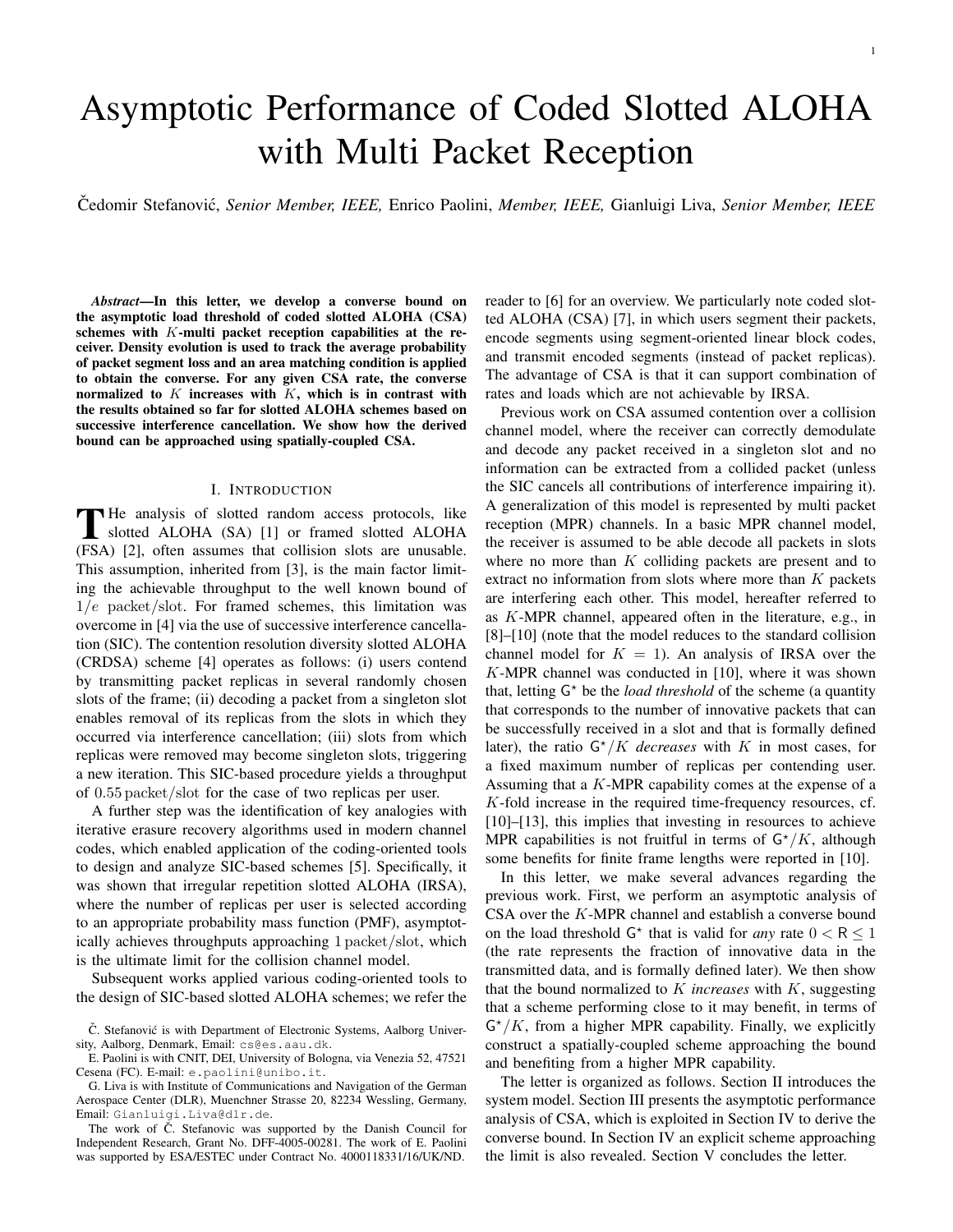

Fig. 1. Contention scheme from user perspective.

## II. SYSTEM MODEL

We adopt the system model from [7]. We conduct the analysis for a single batch arrival of  $N$  users, each having a packet to transmit. The packets are of the same length, and the users contend to deliver their packets to a common receiver.

Prior to contention, each user divides its packet into  $n<sub>s</sub>$ equal-length segments and encodes them using a segment-level linear block  $(n_h, n_s)$  code  $C_h$ . The obtained  $n_h > n_s$  encoded segments (ESs) have the same length as the original segments; we refer to  $n_h$  as the user degree. Code  $C_h(n_h, n_s)$  is chosen independently at random by each user from a set of codes  $C = \{C_1, \ldots, C_\theta\}$ , according to a PMF  $\Lambda = \{\Lambda_1, \ldots, \Lambda_\theta\}.$ The set C is known to the receiver. Each code  $C_h$  has minimum distance of at least 2 and no idle symbols. The scheme reduces to IRSA when C only includes  $(n_h, 1)$  repetition codes.

We focus on a single contention period, i.e., frame, which consists of M slots of equal duration. Each slot is divided into  $n<sub>s</sub>$  slices, such that a slice accommodates transmission of one ES. All  $N$  users are ready to transmit at the beginning of the frame and are frame- and slice-synchronized. A user selecting code  $C_h$  contends by choosing uniformly randomly  $n_h$  slices in the frame and by transmitting its  $n_h$  ESs in these slices, as illustrated in Fig. 1. It is also assumed that each ES includes information about the code by which it was produced and about the slice location of the other  $n_h - 1$  ESs (e.g., this information can be placed in the segment header).

We introduce the *rate* and the *load* of the scheme as

$$
R = \frac{n_s}{\bar{n}} \quad \text{and} \quad G = \frac{N}{M} \tag{1}
$$

respectively, where  $\bar{n} = \sum_{h=1}^{\theta} \Lambda_h n_h$ . The load represents the ratio between the number of transmitted packets (packet segments) and the number of slots (slices) in the frame. The *physical* load of the scheme, representing the number of ESs transmitted over the available slices, is  $G_0 = (\bar{n} N)/(n_s M)$  $G/R$ . Contention is performed over the  $K$ -MPR channel, such that, if at most  $K$  ESs collide in a slice, then all of them are perfectly decoded, while no ESs can be recovered from the slice otherwise.<sup>1</sup>

After the receiver has observed and stored all slices of a frame, it iteratively performs the following two-steps:

- 1) For each slice, if the number of the currently contained ESs in it does not exceed  $K$ , recover all ESs in the slice.
- 2) For each user packet of which at least one ES has been recovered, perform *maximum a posteriori* (MAP) erasure decoding of the corresponding code drawn from C. For each new ES recovered through MAP erasure decoding, cancel its interference contribution from the slice where it was transmitted (thus reducing the number of ESs contained in the slice).

The iterations are run until no new ESs can be recovered. Interference cancellation is assumed ideal.

#### III. ASYMPTOTIC ANALYSIS

We refer to the number of ESs per slice as the slice degree. In the limit where both the number  $N$  of active users and the number  $M$  of slots tend to infinity, with their ratio  $G$ being constant, the number of ESs per slice follows a Poisson distribution. Denoting by  $P_i$  the probability that the slice degree is  $i$  at the beginning of the SIC process, we have

$$
P_i = \frac{G_0^i}{i!} \exp(-G_0), \ i \ge 0.
$$
 (2)

We proceed by analyzing the average probability that an ES remains unrecovered through the SIC procedure introduced in the previous section. We consider the asymptotic case, when  $N \to \infty$ , and base our approach on density evolution [14]. The evaluation tracks the average probabilities that an ES is *not* recovered after steps 1 and 2 of the each iteration.

Denote by  $q_{\ell}^{(h)}$  $\ell^{(h)}$  the probability that an ES remains unrecovered at the end of step 2 of iteration  $\ell$ , given that the ES was encoded by code  $C_h$ . Further, denote by  $p_\ell^{(i)}$  $\ell^{(i)}$  the probability that an ES remains unrecovered at the end of step 1 of iteration  $\ell$ , given that the current degree of the slice in which it was received is  $i$ . The average probability that an ES remains unrecovered at the end of step 2 of iteration  $\ell$  is

$$
\mathbf{q}_{\ell} = \sum_{h=1}^{\theta} \lambda_h \mathbf{q}_{\ell}^{(h)} \tag{3}
$$

where  $\lambda_h$  is the probability that an ES was transmitted by a user employing the code  $C_h$ , given by  $\lambda_h = n_h \Lambda_h / \bar{n}$ . Similarly, the average probability that an ES remains unrecovered at the end of step 1 of iteration  $\ell$  is given by

$$
\mathbf{p}_{\ell} = \sum_{i=1}^{\infty} \rho_i \, \mathbf{p}_{\ell}^{(i)} \tag{4}
$$

where  $\rho_i$  is the probability that an ES occurs in a slice of degree  $i$ , given by

$$
\rho_i = \frac{G_0^{i-1}}{(i-1)!} \exp(-G_0), i \ge 1.
$$
 (5)

Using a reasoning similar to the one in [7],  $q_\ell$  may be expressed as a function of  $p_\ell$  as

$$
q_{\ell} = g(p_{\ell}) \tag{6}
$$

<sup>&</sup>lt;sup>1</sup>In [11], [12] it was shown that  $K$ -MPR on Gaussian multiple access channel can be achieved using combination of compute-and-forward and coding for adder channels. Another, practical alternative is to use directsequence spreading, where  $K$  corresponds to the spreading factor [13].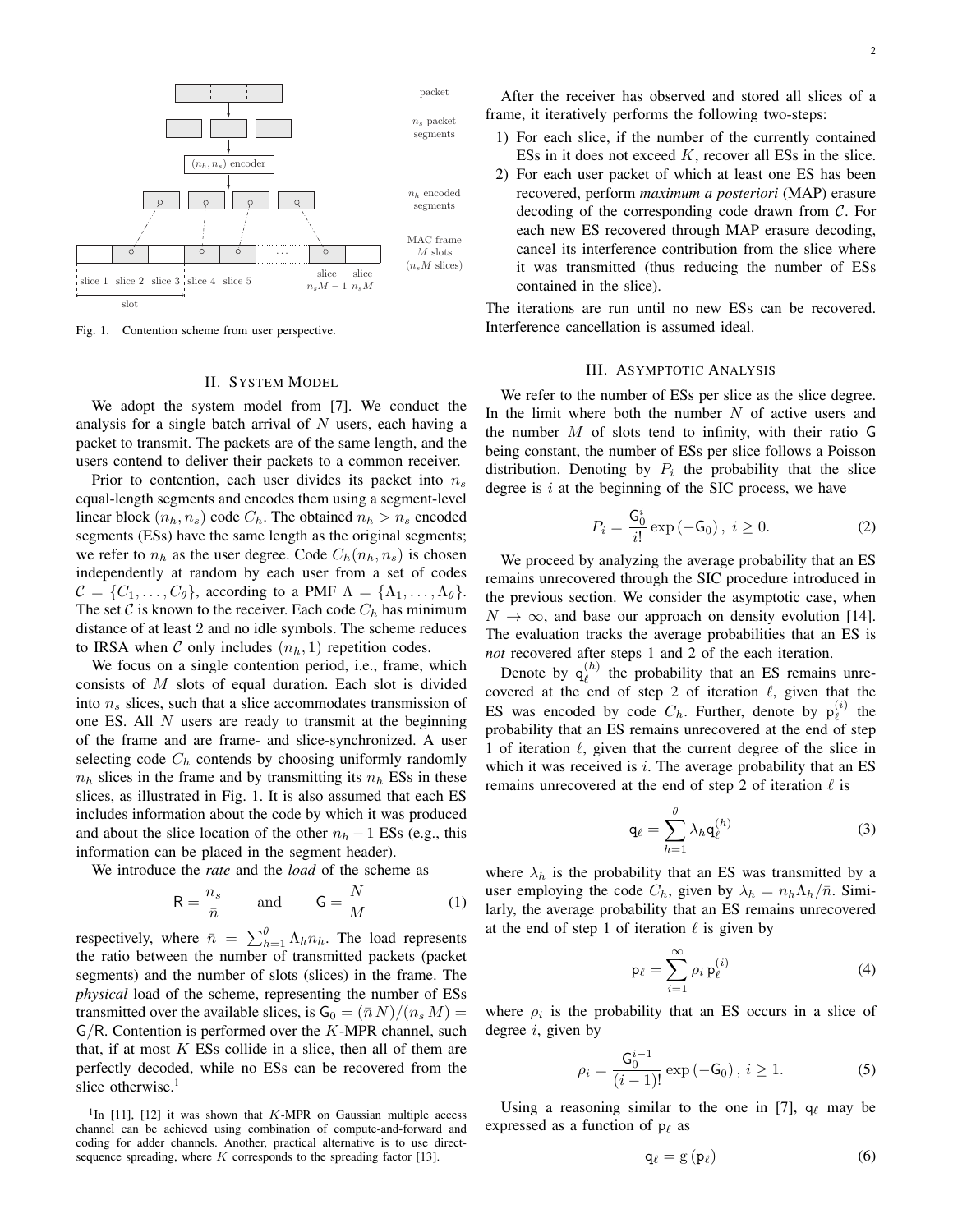where the function  $g : [0, 1] \mapsto [0, 1]$  is given by

$$
g(x) := \sum_{h=1}^{\theta} \lambda_h \frac{1}{n_h} \sum_{t=0}^{n_h - 1} x^{t-1} (1-x)^{n_h - 1-t} \times \left[ (n_h - t) \tilde{e}_{n_{n_h - t}}^{(h)} - (t+1) \tilde{e}_{n_{n_h - 1 - t}}^{(h)} \right] \tag{7}
$$

and where  $\tilde{e}_t^{(h)}$  is the h-th un-normalized information function of code  $C_h$  ∈ C. An expression of  $p_\ell$  as a function of  $q_{\ell-1}$ may also be obtained, following an approach similar to the one in [10]. The probability  $p_{\ell}^{(i)}$  $\binom{v}{\ell}$  is given by

$$
\mathbf{p}_{\ell}^{(i)} = 1 - \sum_{k=0}^{\min(K,i)-1} {i-1 \choose k} \mathbf{q}_{\ell-1}^k (1 - \mathbf{q}_{\ell-1})^{i-k-1}.
$$
 (8)

The  $k$ -th summand in (8) refers to the probability that  $k$  out of i ESs were removed from the slice in step 2 of iteration  $\ell-1$ , while the sum captures the MPR capability. Next, defining

$$
\rho^{(k)}(x) = \sum_{i=k+1}^{\infty} \rho_i \frac{(i-1)!}{(i-k-1)!} x^{i-k-1}, \, k > 0 \tag{9}
$$

and incorporating (8) into (4), it is easy to show that

$$
\mathbf{p}_{\ell} = 1 - \sum_{k=0}^{K-1} \frac{\mathbf{q}_{\ell-1}^k}{k!} \rho^{(k)} (1 - \mathbf{q}_{\ell-1}). \tag{10}
$$

The previous equation may be written in the compact form

$$
\mathbf{p}_{\ell} = \mathbf{f}(\mathbf{q}_{\ell-1}) \tag{11}
$$

where, after some manipulation, the function  $f : [0, 1] \mapsto [0, 1]$ assumes the form

$$
f(x) := 1 - \exp(-G_0) \sum_{k=0}^{K-1} \frac{1}{k!} (xG_0)^k \sum_{i=0}^{\infty} \frac{1}{i!} [(1-x)G_0]^i
$$

$$
= 1 - \exp\left(-x\frac{G}{R}\right) \sum_{k=0}^{K-1} \frac{1}{k!} \left(x\frac{G}{R}\right)^k.
$$
(12)

Note that the load G appears as a parameter in function  $f(\cdot)$ . The pair of equations (6) and (11) yields a discrete dynamical system in the form  $q_\ell = (g \circ f)(q_{\ell-1})$  with initial state  $q_0 = 1$ , which allows analyzing the evolution of the probability  $q_\ell$  in the setting  $N \to \infty$  and  $M \to \infty$  for constant  $G = N/M$ .

*Definition 1 (Load threshold):* For a given CSA scheme defined by the pair  $(C, \Lambda)$ , the supremum of the set of all  $G > 0$  such that, for  $\ell \to \infty$ , the discrete dynamical system  $q_\ell = (g \circ f)(q_{\ell-1})$  with initial state  $q_0 = 1$  converges to zero is called the load threshold and denoted by  $G^* = G^*(C, \Lambda, K)$ .

The load threshold  $G^*$  represents the largest load for which, in the limit of asymptotically large frames and with infinite number of iterations, the probability of decoding success can be made arbitrarily close to 1 with the given  $(C, \Lambda)$  pair over a K-MPR channel. For this reason, the load threshold  $G^*$  is also referred to as the *capacity* of the CSA scheme. In the next section, we show that there exist a fundamental trade-off between R and  $G^*$ , as observed for collision channels in [7].

#### IV. ASYMPTOTIC PERFORMANCE

# *A. Converse Bound on Rate-Load Pairs*

Next, we develop a converse bound on the capacity of any CSA scheme of rate R over a K-MPR channel. As opposed to the load threshold  $G^*$ , which depends directly on  $C$  and  $\Lambda$ , the bound depends on these parameters only through the rate. *Theorem 1:* The equation

$$
\frac{\mathsf{G}}{K} = 1 - \frac{1}{K} \exp\left(-\frac{\mathsf{G}}{\mathsf{R}}\right) \sum_{k=0}^{K-1} \frac{K-k}{k!} \left(\frac{\mathsf{G}}{\mathsf{R}}\right)^k \tag{13}
$$

has a unique positive solution  $\mathbb{G}(\mathsf{R}, K)$  for any  $0 < \mathsf{R} \leq 1$ and any integer  $K \geq 1$ . Moreover: (i) the CSA load threshold  $G^{\star}(\mathcal{C}, \Lambda, K)$  over the K-MPR channel fulfills

$$
\mathsf{G}^{\star}(\mathcal{C}, \Lambda, K) \leq \mathbb{G}(\mathsf{R}, K) \tag{14}
$$

for any rate  $0 < R \le 1$ , any integer  $K \ge 1$ , and any  $(C, \Lambda)$ pair corresponding to a rate R; (ii) for any rate  $0 < R < 1$ , the quantity  $\mathbb{G}(\mathsf{R},K)/K$  increases monotonically with K.

*Proof:* Let  $A_g = \int_0^1 g(x) dx$  and  $A_f = \int_0^1 f(x) dx$ . Following a reasoning similar to the one adopted in [7] for the collision channel, if  $q_\ell \to 0$  as  $\ell \to \infty$  then

$$
A_{\rm g} + A_{\rm f} \le 1. \tag{15}
$$

Application of the Area Theorem [15] yields  $A_{\rm g} = R$  irrespective of the  $(C, \Lambda)$  pair. Moreover, by recursively applying integration by parts, it can be shown that

$$
A_{\rm f} = 1 - \frac{\rm R}{\rm G} \left( K - \exp\left( -\frac{\rm G}{\rm R} \right) \sum_{k=0}^{K-1} \frac{K-k}{k!} \left( \frac{\rm G}{\rm R} \right)^k \right). \tag{16}
$$

Substituting the expressions for  $A<sub>g</sub>$  and  $A<sub>f</sub>$  in (15) yields an inequality representing a necessary condition (*converse*) for the existence of an achievable  $(R, G)$  pair over a K-MPR channel. This inequality must be valid also for  $G = G^*$ ; after simple manipulation we obtain

$$
\frac{\mathsf{G}^{\star}}{K} \le 1 - \frac{1}{K} \exp\left(-\frac{\mathsf{G}^{\star}}{\mathsf{R}}\right) \sum_{k=0}^{K-1} \frac{K-k}{k!} \left(\frac{\mathsf{G}^{\star}}{\mathsf{R}}\right)^k. \tag{17}
$$

Next, we recast (13) as  $R x = g_K(x)$ , where  $x = G/(K R)$ 0 and  $g_K(x) = 1 - \frac{1}{K} \exp(-Kx) \sum_{k=0}^{K-1} \frac{K-k}{k!} (Kx)^k$ . It is easy to verify that the following properties hold:  $g_K(0) = 0$ ;  $\lim_{x \to +\infty} g_K(x) = 1$ ;  $g'_K(x) > 0$ ,  $\forall x > 0$ ;  $g'_K(0) = 1$ ;  $\lim_{x \to +\infty} g'_K(x) = 0$ ;  $g''_K(x) < 0$ ,  $\forall x > 0$ . These properties imply that the equation  $R x = g_K(x)$  has a unique solution x for all  $0 < R \leq 1$ . The existence and uniqueness of  $\mathbb{G}(\mathsf{R}, K)$ follow from  $\mathbb{G}(\mathsf{R}, K) = \mathsf{x} K \mathsf{R}$ .

Claim (i) is easily proved by letting  $x^* = G^*/(K R)$  which, with (17), yields  $Rx^* \leq g_K(x^*)$ . From the above properties of function  $g_K(x)$ , it is easy to recognize that the interval of  $x > 0$  in which R  $x \leq g_K(x)$  corresponds to  $0 \leq x \leq x$ , where  $Rx = q_K(x)$  and x is unique as previously proved. Hence, we must have  $x^* \le x$ , implying  $G^*(C, \Lambda, K) \le G(R, K)$ .

To prove claim (ii), it suffices to show that  $x =$  $\mathbb{G}(\mathsf{R},K)/(K\mathsf{R})$  increases monotonically with K. This can be showed by defining  $\Delta_K(x) = g_{K+1}(x) - g_K(x)$  and proving that  $\Delta_K(x) > 0$ ,  $\forall x > 0$ . In this respect, it can be showed